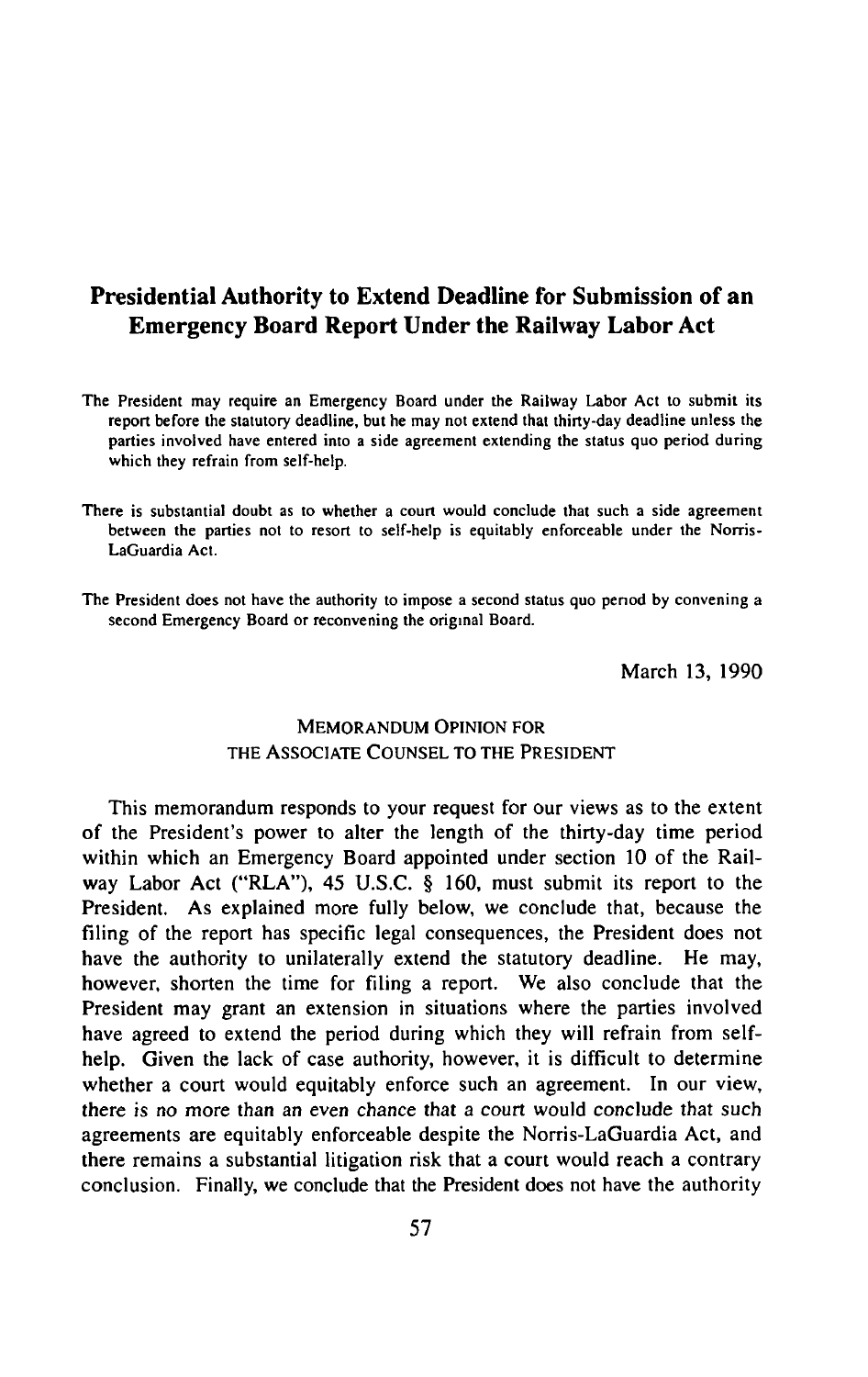to impose a new status quo period creating a second Emergency Board.

## I. Background

We understand that under National Mediation Board ("NMB") auspices, the National Railway Labor Conference and seven of the affected railway labor organizations (collectively "the parties")<sup>1</sup> have agreed to an extended two-phase Emergency Board procedure for addressing all of the unresolved issues in the current round of national bargaining. Under the contemplated procedure, the National Mediation Board would proffer arbitration to the parties on all of the outstanding issues, and the parties would decline the proffer, thus triggering a thirty-day "cooling-off' period. *See* 45 U.S.C. § 155 First.

The NMB would then promptly recommend that the President appoint an Emergency Board under section 10 of the RLA, 45 U.S.C.§ 160. Although the Emergency Board would be established to address all issues involved in the collective bargaining dispute, it would produce two separate reports, with the first addressing the health and welfare issues and the final report addressing the wages and rules issues. As soon as the health and welfare report was issued, the NMB would, at the request of the parties, engage in further intensive emergency mediation on the wages and rules issues. In order to allow the Emergency Board sufficient time to prepare its reports, the parties have agreed to an extension of the deadline for submission of the Emergency Board's final report to the President. Specifically, the parties have requested that all reports and recommendations of the Emergency Board be issued by September 15, 1990, and the parties have agreed to any reasonable request for an extension of time of the Emergency Board to allow ample time for hearings, mediation and formulation of recommendations. The parties have also agreed not to resort to self-help until after the expiration of the thirty-day RLA statutory 'cooling-off' period following the report by the Emergency Board on the Wage and Rules issues, and then only if Congress is in session.

We understand that this proposal is only one of several under consideration. Accordingly, this memorandum discusses general principles concerning the limits on altering the RLA procedures, rather than analyzing the particulars of any specific proposal.

#### **EL Discussions**

Section 10 of the Railway Labor Act provides that, once created, an Emer

<sup>&</sup>lt;sup>1</sup> We are informed by the NMB that there are other labor organizations that have yet to agree to this procedure.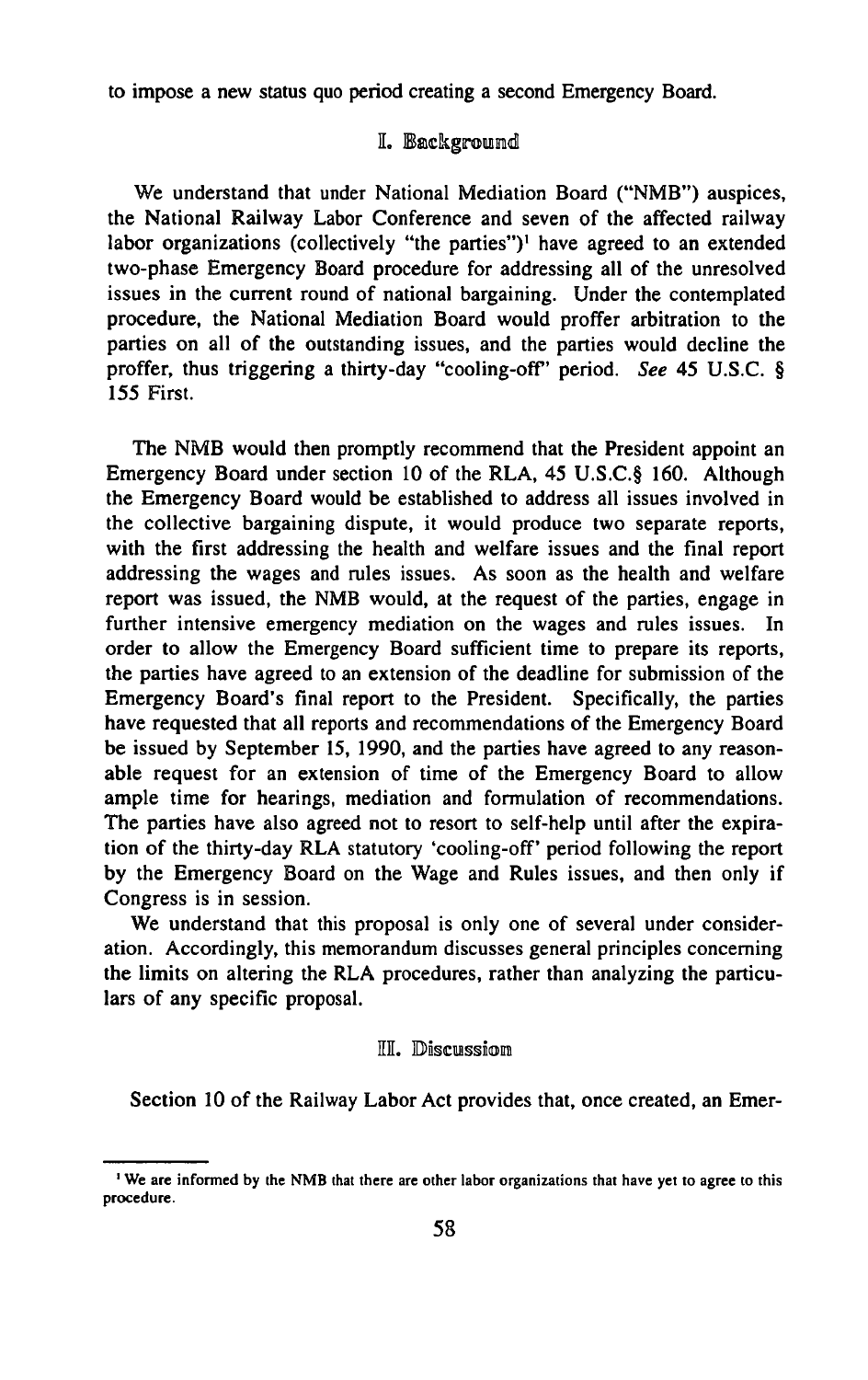gency Board "shall investigate promptly the facts as to the dispute and make a report thereon to the President within thirty days from the date of its creation." 45 U.S.C. § 160. Section 10 further provides that "[a]fter the creation of such board and for thirty days after such board has made its report to the President, no change, except by agreement, shall be made by the parties to the controversy in the conditions out of which the dispute arose." *Id.* Thus, on its face the statute appears to contemplate a status quo period of no more than sixty days after creation of an Emergency Board.

#### A. President's power to alter deadline for submitting report

#### 1. *President may not unilaterally extend deadline*

We believe that the President may not unilaterally extend the deadline for submission of the Emergency Board report. First, the language of the statute does not provide for any extension in the thirty-day time period within which the Emergency Board must submit its report. Moreover, the legislative history indicates a fairly clear intent not to permit extensions of the reporting deadline and the subsequent start of the thirty-day cooling-off period. Indeed, Congress, in enacting the RLA, specifically rejected an amendment that would have authorized unilateral presidential extensions of the reporting deadline.

In the House hearings on the bill, Congressman Burtness questioned representatives of both labor and management about the adequacy of the thirty-day time period. Mr. Richberg, the counsel for the organized railway employees, stated that thirty days would be adequate, that the Emergency Board provision had been the subject of very difficult negotiation, and that because of the status quo provision, the parties did not want an Emergency Board that would "operate indefinitely after a controversy has gone to this stage." *Railroad Labor Disputes: Hearings on H.R. 7180 Before the House Comm, on Interstate and Foreign Commerce,* 69th Cong., 1st Sess. 100 (1926) *("House Hearings").2* Mr. Thom, the General Counsel of the Association of Railway Executives, testified to the same *effect,* explaining that the thirtyday period was the result of a compromise between labor and management, that this was a significant concession, and that the parties involved did not want "anything but a prompt method of dealing with the situation in the case of an emergency board." *Id.* at 128.

Apparently not satisfied with these responses, Congressman Burtness offered an amendment on the floor of the House that would have provided that "the President may in his discretion extend such time in which the report is

<sup>&</sup>lt;sup>2</sup> The Supreme Court has repeatedly noted that, because the RLA was frankly acknowledged to be "an agreement worked out between management and labor, and ratified by the Congress and the President," the "statements of the spokesmen for the two parties made in the hearings on the proposed Act are entitled to great weight in the construction of the Act." *Chicago & N.W. Ry. v. United Transp. Union,* 402 U S 570, 576 (1971).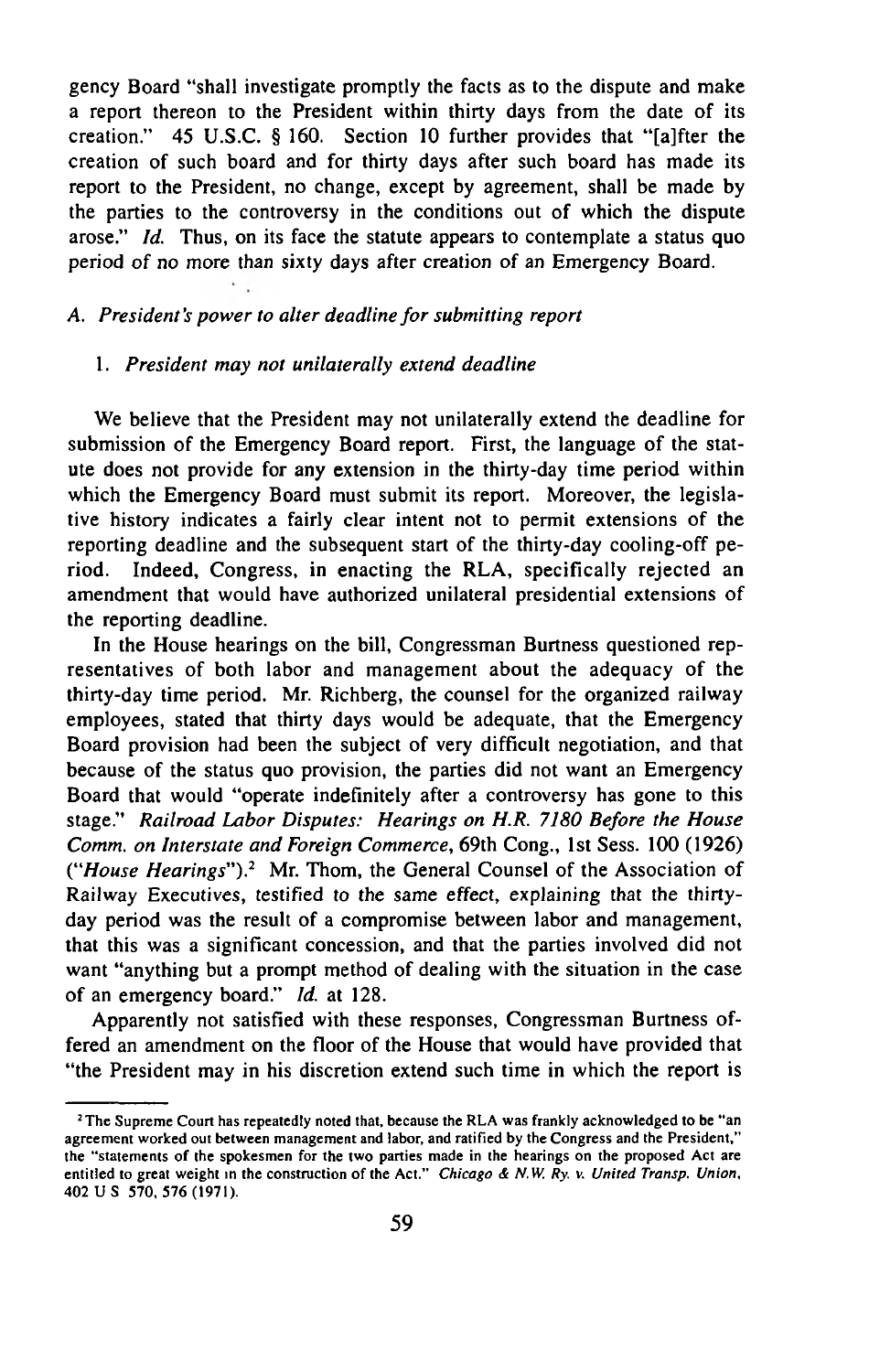to be made an additional period of not to exceed thirty days." Staff of Subcomm. on Labor, Senate Comm, on Labor and Pub. Welfare, 93d Cong., 2d Sess., *Legislative History of the Railway Labor Act, As Amended* 453 (Comm. Print 1974) (reprinting congressional debates). Congressman Burtness argued that thirty days would often not be sufficient time and that there would be no danger in allowing the President to have this discretion to extend the deadlines. *Id.* The amendment was rejected with little debate. *Id.*

We recognize that it might be argued that an extension is permissible because the thirty-day period is meant merely to be directory rather than mandatory. *Cf. United States* v. *Air Florida, Inc.,* 534 F. Supp. 17, 20 (S.D. Fla. 1982) (thirty-day time period in which NMB, under section 2 Ninth of the RLA, must certify conclusions of representational dispute, was "directory rather than mandatory;" accordingly, failure of NMB to meet deadline did not invalidate its investigation and subpoena request); *see also System Fed'n No. 40, Ry. Employees Dep't v. Virginian Ry., 11 F. Supp. 621, 627* (E.D. Va. 1935), *aff'd*, 84 F.2d 641 (4th Cir. 1936), *aff'd*, 300 U.S. 515 (1937). In light of the legislative history of the provision, however, it would be difficult to conclude that the thirty-day statutory deadline was merely meant to be directory, rather than mandatory. Indeed, were the deadline read to be merely directory, the President could unilaterally extend the reporting date, thus effectively extending the status quo period. An Emergency Board would be able to achieve the same result simply by delaying the submission of its report. Either of these conclusions would directly contradict the intent of the RLA drafters as expressed in the legislative history.

Our conclusion is not altered by the general rule of construction that a "statutory time period is not mandatory unless it *both* expressly requires an agency or public official to act within a particular time period *and* specifies a consequence for failure to comply with the provision." *Thomas* v. *Barry,* 729 F.2d 1469, 1470 n.5 (D.C. Cir. 1984) (quoting *Fort Worth Nat'l Corp. v. FSLIC,* 469 F.2d 47, 58 (5th Cir. 1972)); *see also St. Regis Mohawk Tribe* v. *Brock,* 769 F.2d 37, 41 (2d Cir. 1985) (collecting cases), *cert, denied,* 476 U.S. 1140 (1986); *Usery* v. *Whitin Machine Works, Inc.,* 554 F.2d 498, 501 (1st Cir. 1977). The statutory time table at issue defines a narrow exception to the parties' rights to use self-help. .General rules of construction cannot be used to defeat these specific restrictions and create a unilateral, discretionary ability to derogate from these rights. Furthermore, we question whether this general rule of construction could be applied to contradict "clear indications of congressional intent that the limitations are to be strictly enforced." *Usery,* 554 F.2d at 501.

In any event courts would likely hold that application of this rule indicates that the deadline in section 10 is mandatory. Section 10 expressly requires the Emergency Board to submit its report "within thirty days from the date of its creation." 45 U.S.C. § 160. Moreover, although on its face the RLA does not specify the consequences of the late filing of an Emergency Board report, it seems clear from the above discussion of the legislative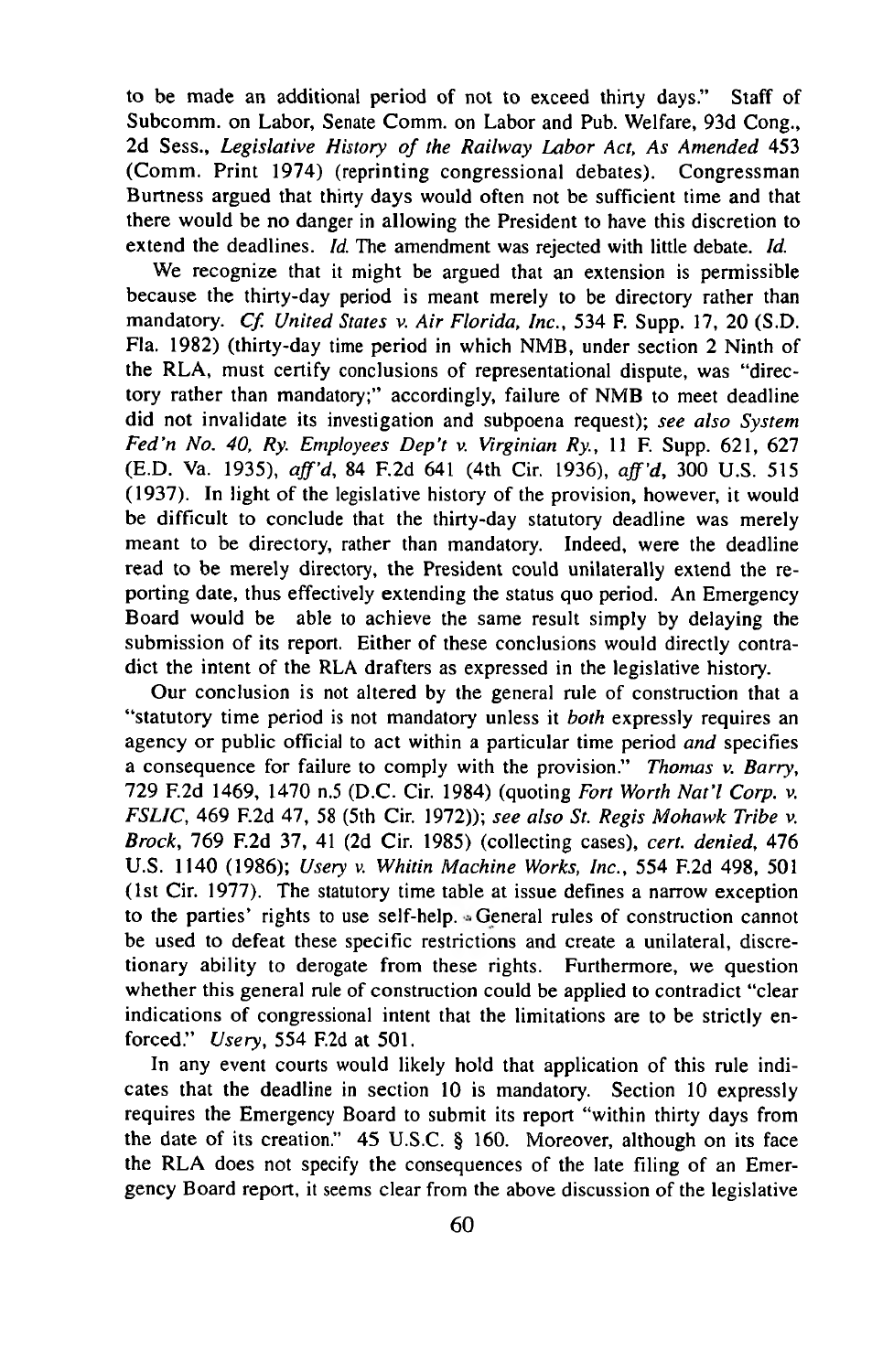history that the RLA effectively penalizes late reports by failing to toll the start of the statutory cooling-off period, thus refusing to extend the status quo period beyond sixty days.

Finally, as discussed more fully below, we believe that courts would likely give significant weight to any construction of the Act that was supported by long-established administrative practice. In this regard, we are not aware of any instance in the sixty-four years of practice under the RLA where the President unilaterally extended the time for report over the objection of the parties.3 The information supplied to us by the NMB indicates that extensions have generally been made only upon the request of the parties, who generally made a separate side agreement extending the status quo.

Accordingly, we conclude that the thirty-day deadline for the submission of the report is mandatory, and that it may not be extended by the President or by an Emergency Board.

#### 2. *President's power to shorten deadline*

An Emergency Board is appointed by the President and is within the executive branch. Nothing in the language of the statute even purports to limit the President's constitutional authority to supervise the board. Indeed, the legislative history of the Act appears to contemplate that the board would function at the direction and control of the President.<sup>4</sup> Accordingly, we believe that the President may alter the deadline within which an Emergency Board must submit its report, so long as the new deadline is within the statutory thirty-day time period. The President may therefore require the board to submit its report in *less* than thirty days.

#### *B. Extension of report deadline with the consent of the parties*

We note that research by the NMB staff indicates that at least fifty Emergency Boards created since 1960 have submitted their reports more than thirty days after their creation. With apparently few exceptions<sup>5</sup>, these extensions were the result of requests by the parties or the board that an extension be granted by the President, accompanied by an agreement by the parties to abide by an extended status quo period (usually until thirty days

<sup>&</sup>lt;sup>3</sup> The NMB has informed us that Emergency Board No. 209 submitted its report four days late without obtaining the consent of the parties. We are not aware, however, whether the Emergency Board obtained a formal presidential extension, or simply submitted its report just a few days late.

<sup>&</sup>lt;sup>4</sup> In this regard, we note that the legislative history places considerable emphasis on the fact that an Emergency Board is a *presidential* board. *See, e.g.*, Staff of Subcomm. on Labor, Senate Comm. on Labor and Pub. Welfare, 93d Cong., 2d Sess., Legislative History of the Railway Labor Act, As Amended 294 (Comm. Print 1974) (reprinting congressional debates) (statement of Rep. Newton) (stating that parties would cooperate with an Emergency Board because "[n]either party would defy the President of the United States"); *id.* at 229 (statement of Rep. Cooper) (Emergency Board is backed by "the power and prestige of the President").

<sup>&</sup>lt;sup>5</sup> The NMB has indicated that Emergency Board No 209 submitted its report four days late without any agreem ent by the parties to abide by an extension. *See* note 3 *supra.*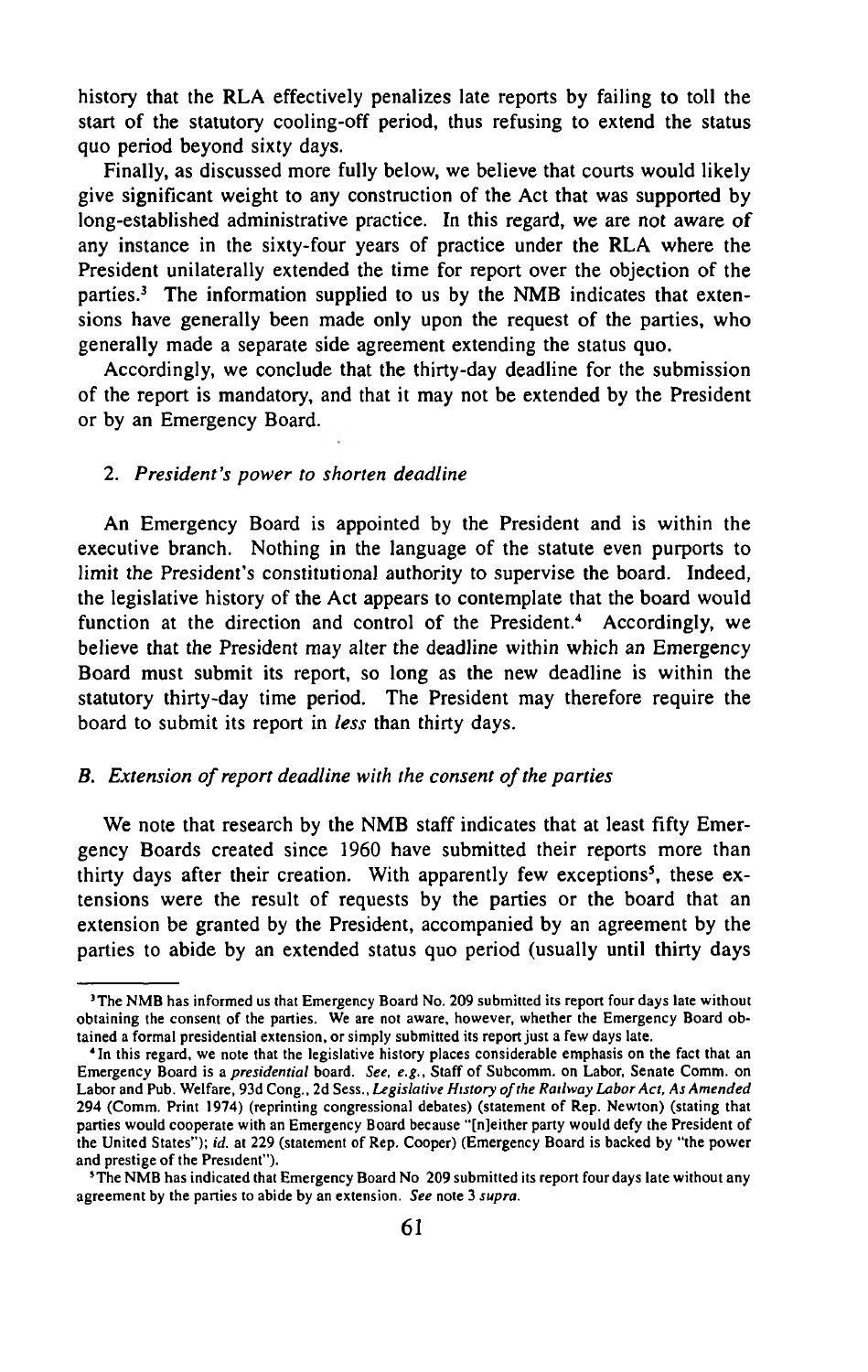after the late report is submitted). The Department of Labor has informed us that the total number of such extensions since the enactment of the RLA is more than seventy. The Labor Department also reports that, up to the present time, no party has ever reneged on a side agreement to forbear from self-help. Of course, as noted below, this perfect track record means that the legally binding character of these extensions has never been subject to litigation.

#### 1. Legality of an extension granted with parties' consent

We believe that, despite our earlier conclusions concerning unilateral extensions, several arguments can be made that an extension granted with the consent of the parties would not violate section 10 of the RLA. First, and most importantly, the granting of extensions when the parties have agreed to extend the status quo period is supported by a long and consistent administrative practice under the Act. This practice would presumably be entitled to considerable weight in the construction of the statute. *See, e.g.. Chevron, U.S.A., Inc.* v. *Natural Resources Defense Council, Inc.,* 467 U.S. 837, 844 (1984) (noting that the Court has "long recognized that considerable weight should be accorded to an executive department's construction of a statutory scheme it is entrusted to administer"); see also North Haven Bd. of Educ. v. *Bell,* 456 U.S. 512, 535 (1982) ("Where 'an agency's statutory construction has been fully brought to the attention of the public and the Congress, and the latter has not sought to alter that interpretation although it has amended the statute in other respects, then presumably the legislative intent has been correctly discerned.'") (quoting *United States* v. *Rutherford,* 442 U.S. 544, 554 n.10 (1979)).<sup>6</sup> Indeed, this office, in an earlier opinion approving the use of extensions with the consent of the parties, placed considerable weight on this past practice, noting that "this is a point upon which 'a page of history is worth a volume of logic." Memorandum for Laurence H. Silberman, Deputy Attorney General, from Robert G. Dixon, Jr., Assistant Attorney General, Office of Legal Counsel, *Re: President's Power to Extent [sic] in which Emergency Board Under Railway Labor Act Must Submit its Report* at 2 (June 19, 1974) (quoting *New York Trust Co.* v. *Eisner,* 256 U.S. 345, 349 (1921)).

Second, we note that the existence of an enforceable<sup>7</sup> side-agreement between the parties extending the status quo period would have the effect of removing all consequences of late submission of the report. By binding the parties to refrain from the use of self-help until after a specified period, the side agreement renders the running of the statutory clock irrelevant. There

<sup>&</sup>lt;sup>6</sup> Given the frequency of the practice, and Congress' occasional statutory intervention into the resolution of particular disputes, it cannot seriously be doubted that Congress has been fully aware of the use of extensions. We are not aware of any congressional attempts to limit such practices.

<sup>&</sup>lt;sup>7</sup>We discuss the issue of enforceability below. See infra pp. 63-66.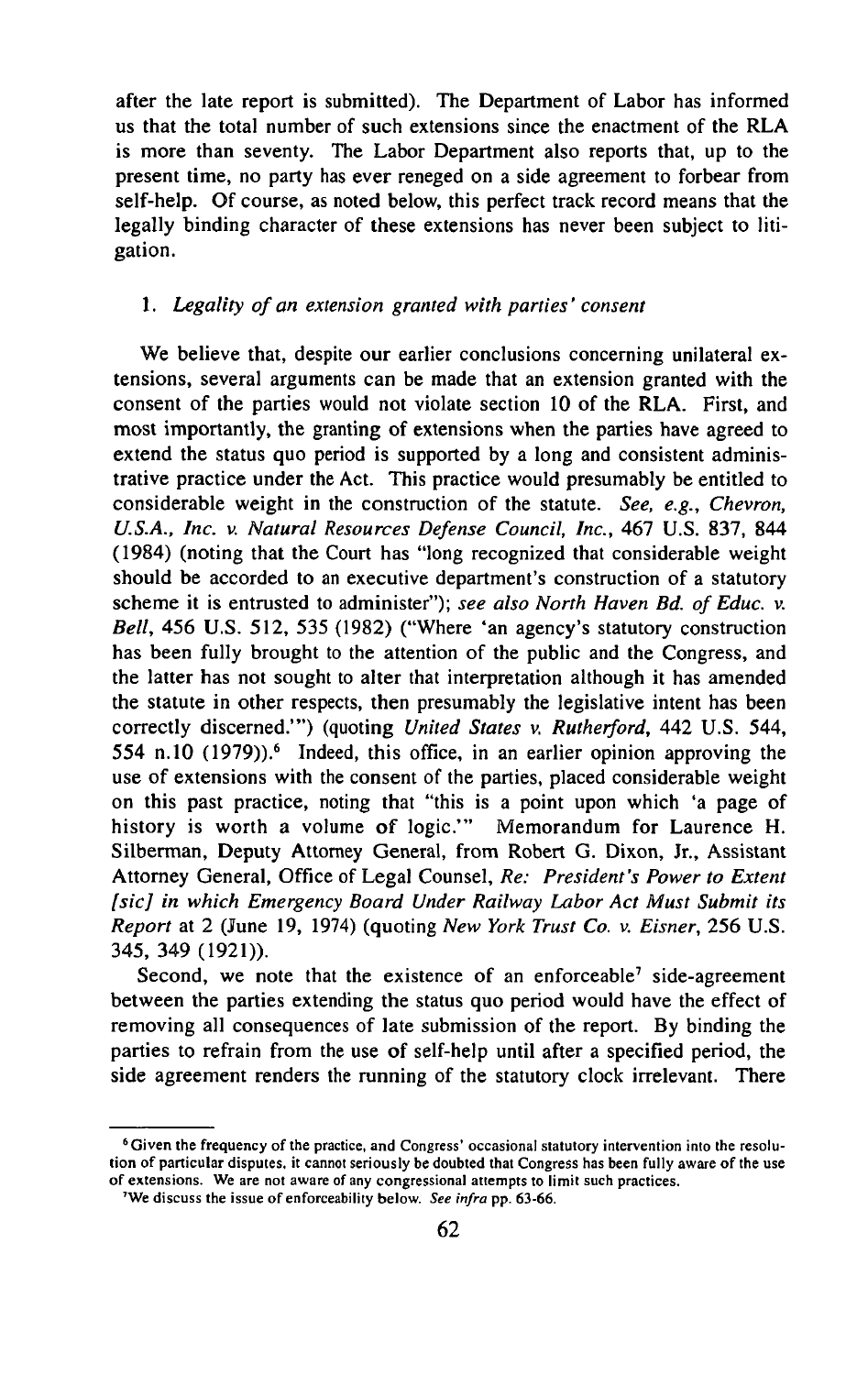would thus be no consequences to a failure to meet the section 10 deadline, and, in these circumstances, it might fairly be said that the import of the thirty-day deadline was merely "directory" rather than "mandatory." *See Thomas*, 729 F.2d at 1470 n.5 (statutory time period is not mandatory unless it expressly requires action within a particular time period *and* specifies consequences for a failure to comply). In short, when failure to comply with the deadline is completely without practical effect, there is no reason why the deadline may not, in those circumstances, be treated as directory.

Finally, we note that nothing in the legislative history is inconsistent with these conclusions. The legislative history discussed above indicates that the drafters were concerned with the delays that might be caused by *unilateral* presidential or board action. *See supra* pp. *59-60*; *see also House Hearings* at 100 (statement of Mr. Richberg) (stating that indefinite extensions for an Emergency Board's report were undesirable because "there is always a great interest on the part of one person to have delay and on the part of the other person not to have delay.") By contrast, where the parties have themselves agreed to extend the status quo period, the drafters' concerns are fully satisfied. Indeed, permitting an extension in such circumstances would be consistent with the RLA's declared purposes of avoiding interruptions to commerce and of providing for the "prompt and orderly settlement" of disputes between carriers and employees. 45 U.S.C. § 151a. Of course, given the President's power to insist upon the report within the statutory time frame, *see supra* p. 61, the President may refuse to grant an extension despite the parties' agreement to refrain from self-help and despite their request that he permit the extension.

# 2. *Enforceability of an agreement to refrain from self-help during extended Emergency Board proceedings*

We believe that the issue of whether any side agreement by the parties would be equitably enforceable under the Norris-LaGuardia Act, 29 U.S.C. §§ 101-115 is a difficult one, give the lack of judicial authority on this question.<sup>8</sup> We believe that there is no more than an even chance that a court would enforce such an agreement given the consistent past practice, over a long period of time, of using these agreements to facilitate the RLA dispute settlement processes. Nevertheless, a significant argument can be made that these agreements are, strictly speaking, outside the process mandated by the RLA, and there is thus a substantial litigation risk that they would be declared to be equitably unenforceable.

Among other things, section 4 of the Norris-LaGuardia Act, 29 U.S.C. § 104, provides:

No court of the United States shall have jurisdiction to issue any restraining order or temporary or permanent injunction in

<sup>&</sup>lt;sup>8</sup> In this regard, we note that the Labor Department has advised us that the enforceability of such side agreements has never been subject to litigation.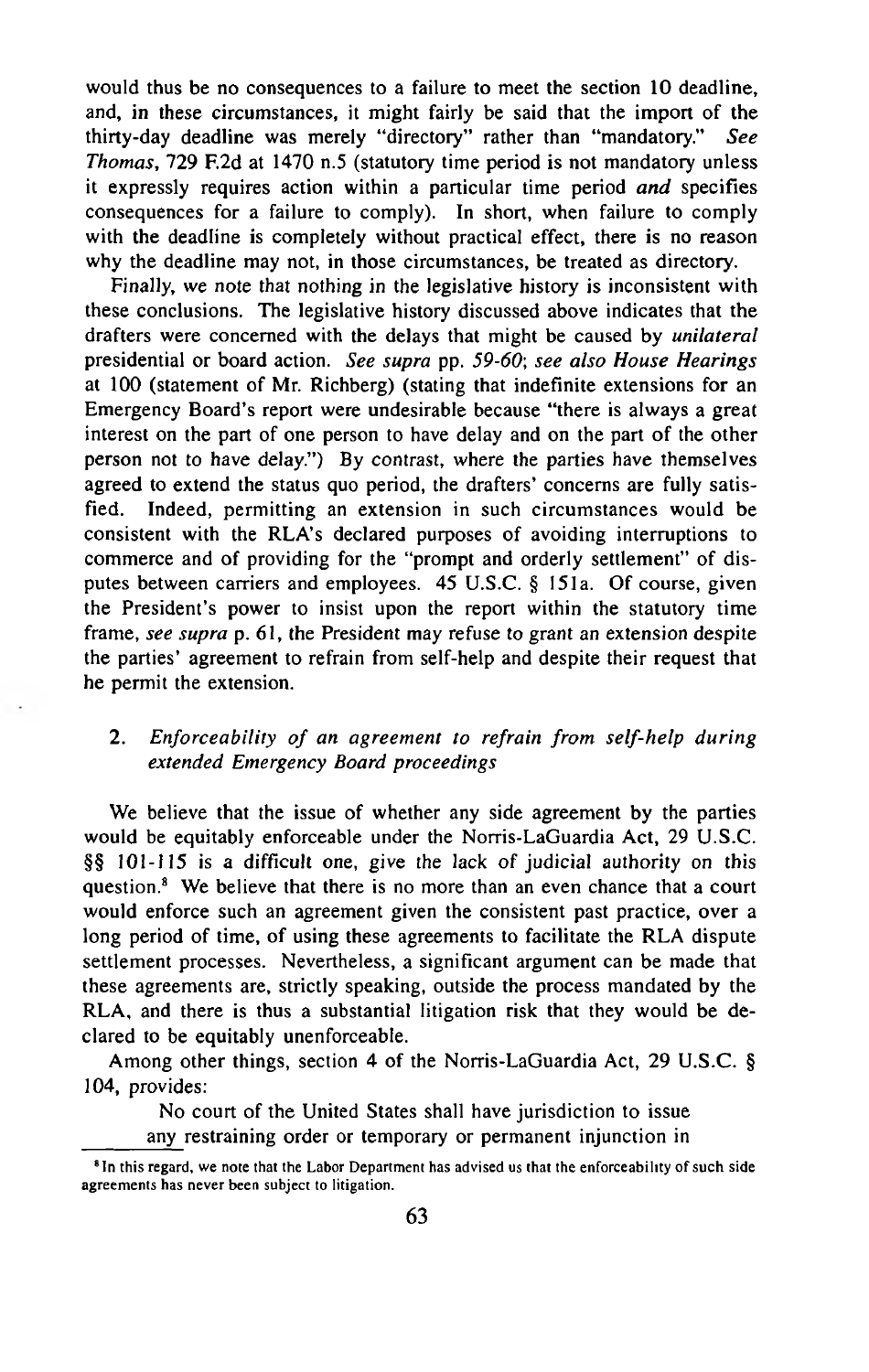any case involving or growing out of any labor dispute to prohibit any person or persons participating or interested in such dispute  $\ldots$  from  $\ldots$  [c] easing or refusing to perform any work or to remain in any relation of employment . . . .

The Supreme Court has held that, despite the broad reach of this language, the Norris-LaGuardia Act "does not deprive the federal court[s] of jurisdiction to enjoin compliance with various mandates of the Railway Labor Act." *Burlington N.R.R.* v. *Brotherhood of Maintenance of Way Employees,* 481 U.S. 429, 445 (1987) (quoting *International A ss'n of Machinists* v. *Street,* 367 U.S. 740, 772-73 (1961)). The Court emphasized, however, that "[t]his exception is necessarily a limited one," and that, even when a party seeking injunctive relief is able to show a violation of a duty imposed by the RLA, "[c]ourts should hesitate to fix upon the injunctive remedy . . . unless that remedy alone can effectively guard the plaintiff's right." *Id.* at 446 (quoting *International Ass'n of Machinists, 367 U.S. at 773).* 

The key issue is whether a breach of the side agreement would violate any of the "various mandates of the Railway Labor Act." We believe that a persuasive argument can be made that any breach of the side agreement would violate section 2 First of the RLA, 45 U.S.C. § 152 First, which provides:

It shall be the duty of all carriers, their officers, agents, and employees to exert every reasonable effort to make and maintain agreements concerning rates of pay, rules, and working conditions, and to settle all disputes, whether arising out of the application of such agreements or otherwise, in order to avoid any interruption to commerce ....

In *Chicago & N.W. Ry.* v. *United Transp. Union,* 402 U.S. 570 (1971), the Supreme Court held that, notwithstanding the provisions of the Norris-LaGuardia Act, a federal court has jurisdiction in appropriate circumstances to enjoin a strike, even during the self-help period, where the union has failed to satisfy its section 2 First obligation to use every reasonable effort to settle the dispute.

The precise scope of this duty, and of the exception to the anti-injunction provisions of the Norris-LaGuardia Act that it creates, is difficult to discern. In *Trans Int'l Airlines, Inc. v. International Bhd. of Teamsters*, 650 F.2d 949, 962 (9th Cir. 1980), *cert, denied,* 449 U.S. 1110 (1981), the court held, per Judge (now Justice) Kennedy, that a breach of a contractual promise not to strike during the self-help period was an enjoinable violation of the section 2 First duty only if there is a substantial relationship between the breach and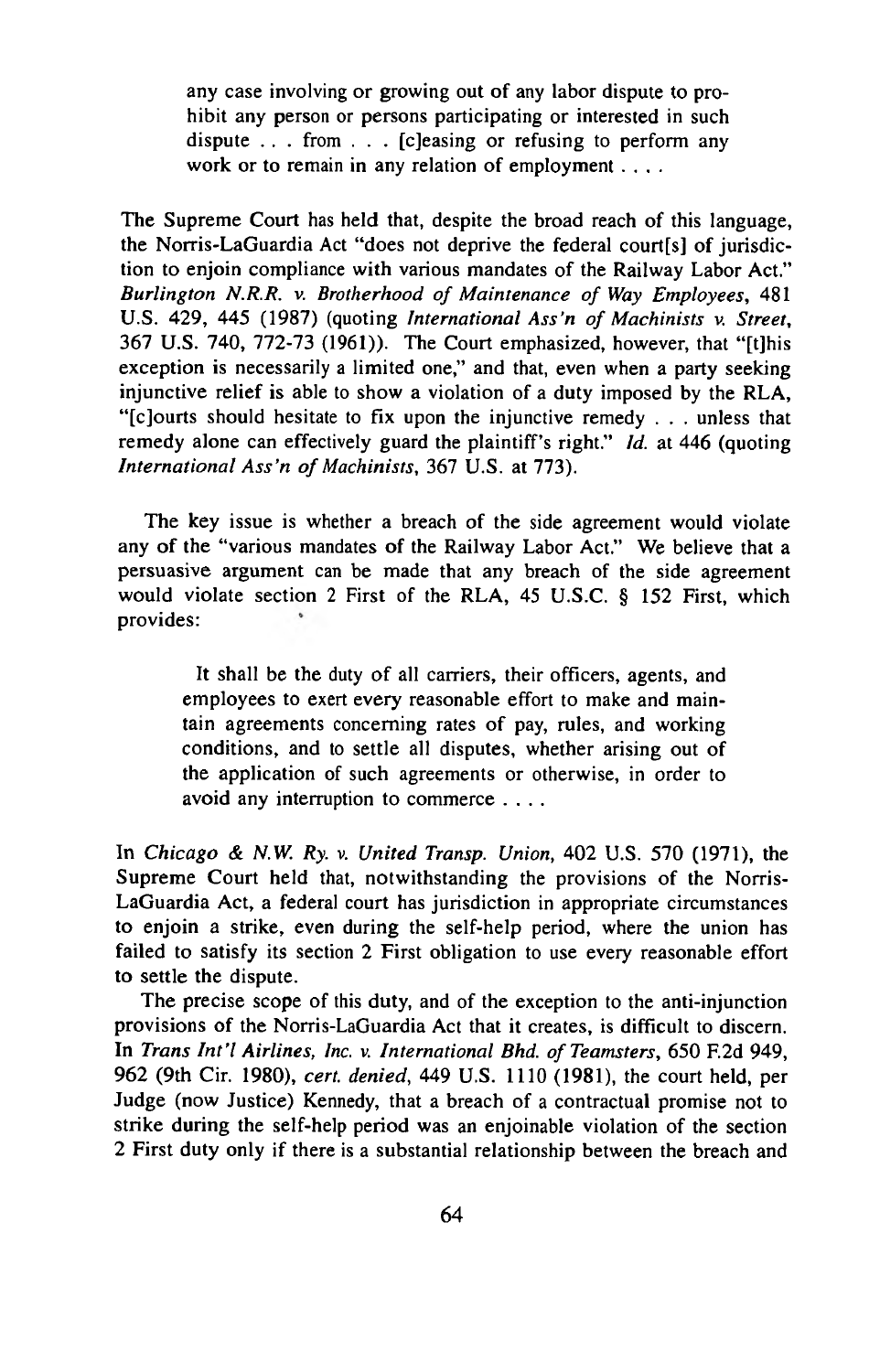the RLA dispute resolution procedures: "Absent a substantial nexus with statutory dispute settlement mechanisms or an agreement to arbitrate, an injunction may not issue to prevent a plain breach of a no-strike clause by a union." Applying this standard, the court concluded that the contract at issue, which flatly prohibited strikes against certain flights, was not equitably enforceable. The contract regulated *conduct during the self-help period,* when the parties had fully exhausted the RLA dispute resolution procedures, and therefore the "RLA plan for avoiding disruption [was] not threatened by the . . . strike." *Id.* at 963. *Chicago & N.W. Ry.* was distinguished on the grounds that, in that case, "the union had failed to use reasonable efforts to comply with the mandatory disputes settlement mechanisms that lie at the heart of the Act," and that the injunction in that case therefore protected the "integrity" of the RLA processes. *Trans Int'l Airlines,* 650 F.2d at 963.

We believe that the best argument for enforcing such side agreements is that they have a "substantial nexus with [the] statutory dispute settlement mechanismf]." *Id.* at 962. Given the long-established practice of entering into side agreements to facilitate the production of the statutorily required reports by the Emergency Board, we believe that these agreements are arguably part of the dispute resolution process. At a minimum, it would appear that they indeed have a "substantial nexus" to that process.<sup>9</sup>

There is, however, a potential counterargument. As our earlier discussion shows, these side agreements regulate conduct that is, strictly speaking, outside the statutory status quo period. Accordingly, their "nexus" to the statutory scheme might be questioned, especially if a court were to read *Trans Int'l Airlines* as broadly prohibiting any injunctions once the strict statutory deadlines had passed.

It might also be argued in support of enforcing the agreement that a strike called before the expiration of the extended period specified in the side agreement is a violation of the status quo provisions of section  $10^{10}$  We believe, however, that this argument is untenable in light of our earlier conclusion that late submission of the report will not toll the running of the *statutory* status quo period. Indeed, the possibility of an extension being granted at all hinges upon the parties' willingness, by private contract, to

<sup>&</sup>lt;sup>9</sup> Indeed, it might also be argued that the union's conduct in agreeing to an extension of the status quo period, with its consequent effects in altering the normal RLA process, is a breach of the section 2 First duty where, as is likely to be the case, the union intended all along to abide only by the strict statutory definition of the status quo period. Such a case would closely resemble *Chicago & N.W. Ry.*, which authorized an appropriate injunction, *during the self-help period*, where the union failed to use reasonable efforts to settle the dispute during the RLA dispute settlement procedures. Indeed, a union's actions in causing the delay of the submission of the report, with the intent to take full advantage of the strict statutory deadline, would arguably "threaten" the "RLA plan for avoiding disruption," and an appropriate injunction against the ensuing strike would "protect" the "integrity of these mechanisms." *Trans Int'l Airlines,* 650 F.2d at 963. The availability of this argument, however, would appear to turn on the union's intent at the time of entering into the side agreement.

<sup>&</sup>lt;sup>10</sup>It is clear that a federal court has jurisdiction to enforce compliance with the status quo provisions of section 10. *See, e.g.. Pan American World Airways, Inc.* v. *Flight E ng'rs' In t'l A ss'n,* 306 F.2d 840, 846 (2d Cir. 1962).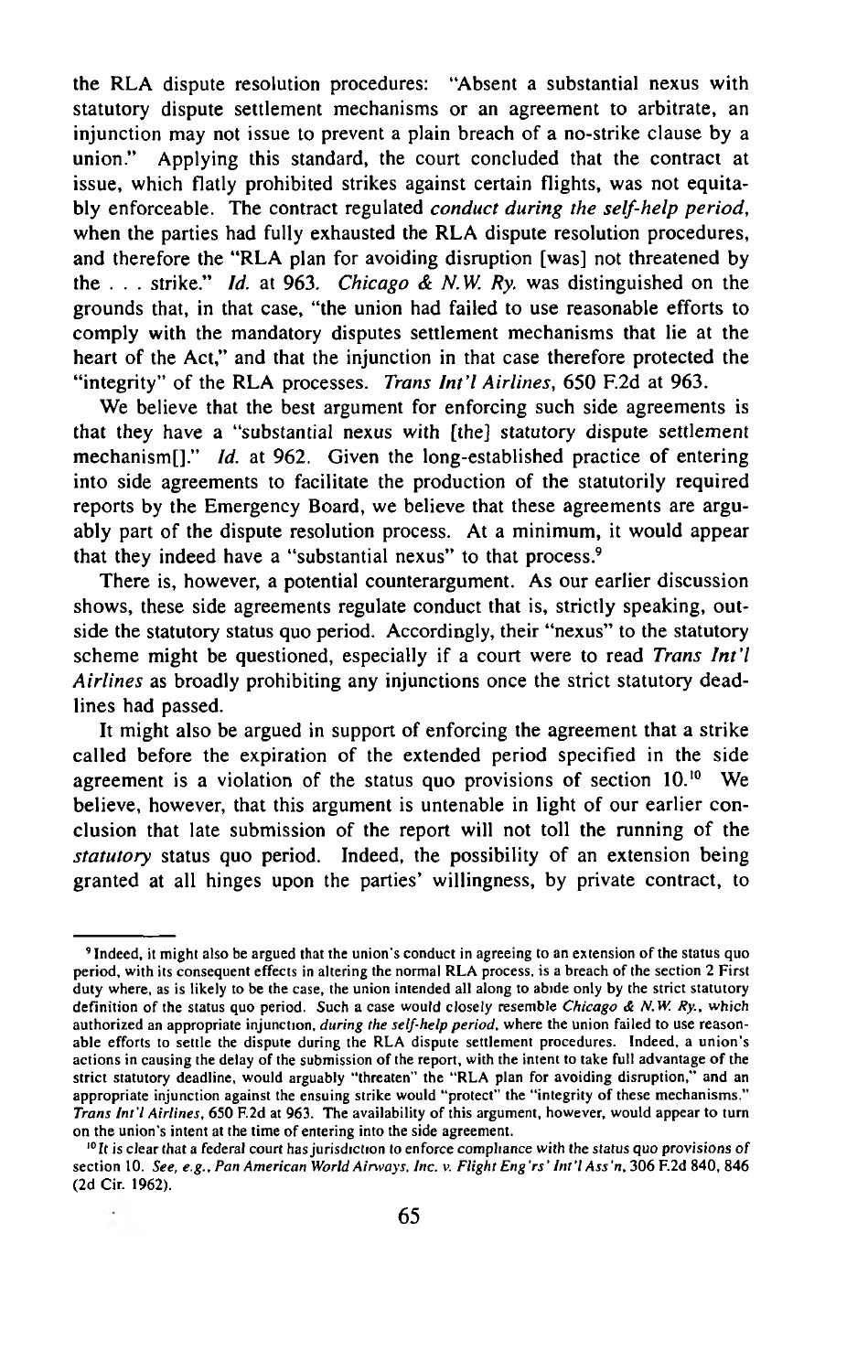extend the status quo period beyond that specified in the statute.<sup> $11$ </sup> Accordingly, we conclude that, although a union might violate the side agreement by calling a strike outside the sixty-day statutory period, it does not thereby violate section 10.12

Lastly, it might be argued that, to the extent that there is any ambiguity in the side agreement concerning the extent of the restrictions on self-help, the necessary interpretation of the agreement raises a "minor" dispute that must be resolved under the compulsory arbitration provisions of the RLA, *see* 45 U.S.C. § 153. The Supreme Court has held that, pending the resolution of these minor dispute resolution procedures, the parties have an equitably enforceable obligation to refrain from self-help. *See Brotherhood of R.R. Trainmen* v. *Chicago River & I.R.R.,* 353 U.S. 30 (1957). This argument may be unavailing for two reasons. First, if *Trans Int'l Airlines* is correct in holding that agreements to regulate conduct during the self-help period are not equitably enforceable, it is unclear how there can be any need for arbitration to determine to what *extent* the side agreement limits self-help; the agreement will be equitably unenforceable regardless of the extent of its restrictions.13 Second, the availability of this argument hinges on the precise wording of the restrictions in the side agreement drafted by the parties, a factor that is not within the control of the executive branch. If the restrictions are clearly worded, no minor dispute can arise, and no equitable relief will be available under this theory.

### C. *Presidential pow er to reconvene emergency boards*

We do not believe that the President possesses power to impose a second status quo period by convening a second Emergency Board or by reconvening the original board. Neither the text nor the legislative history of the RLA provide any support for such a power. Indeed, the legislative history's emphasis on the need for a prompt resolution of the board's activities, within a fixed period of time, affirmatively undercuts the notion that the President may extend the status quo period simply by reconvening or reappointing the board.

Nor do we believe that past practice under the Act provides any support for such a power. The NMB has informed us that there appears to have been

<sup>&</sup>lt;sup>11</sup> Moreover, because the possibility of an extension depends upon the parties' private contract, there is arguably no reason why the parties may not agree to extend the status quo period until ten or twenty (rather than thirty) days after the Emergency Board's late submission of the report. It would be difficult to argue that such an "extension plus ten days" period is equivalent, for purposes of the RLA and the Norris-LaGuardia Act, to the statutory period described in section 10.

<sup>&</sup>lt;sup>12</sup> We reach this conclusion despite the fact that the statute states that the cooling-off period comprises the "thirty days after such board has made its report to the President." As discussed above, the wording of this section was based on the drafters' assumption that the thirty-day deadline would be strictly complied with.

<sup>&</sup>lt;sup>13</sup> It might be argued, however, that interpretation of the agreement would still be necessary in order to determine the extent of entitlement to other forms of relief, such as damages.